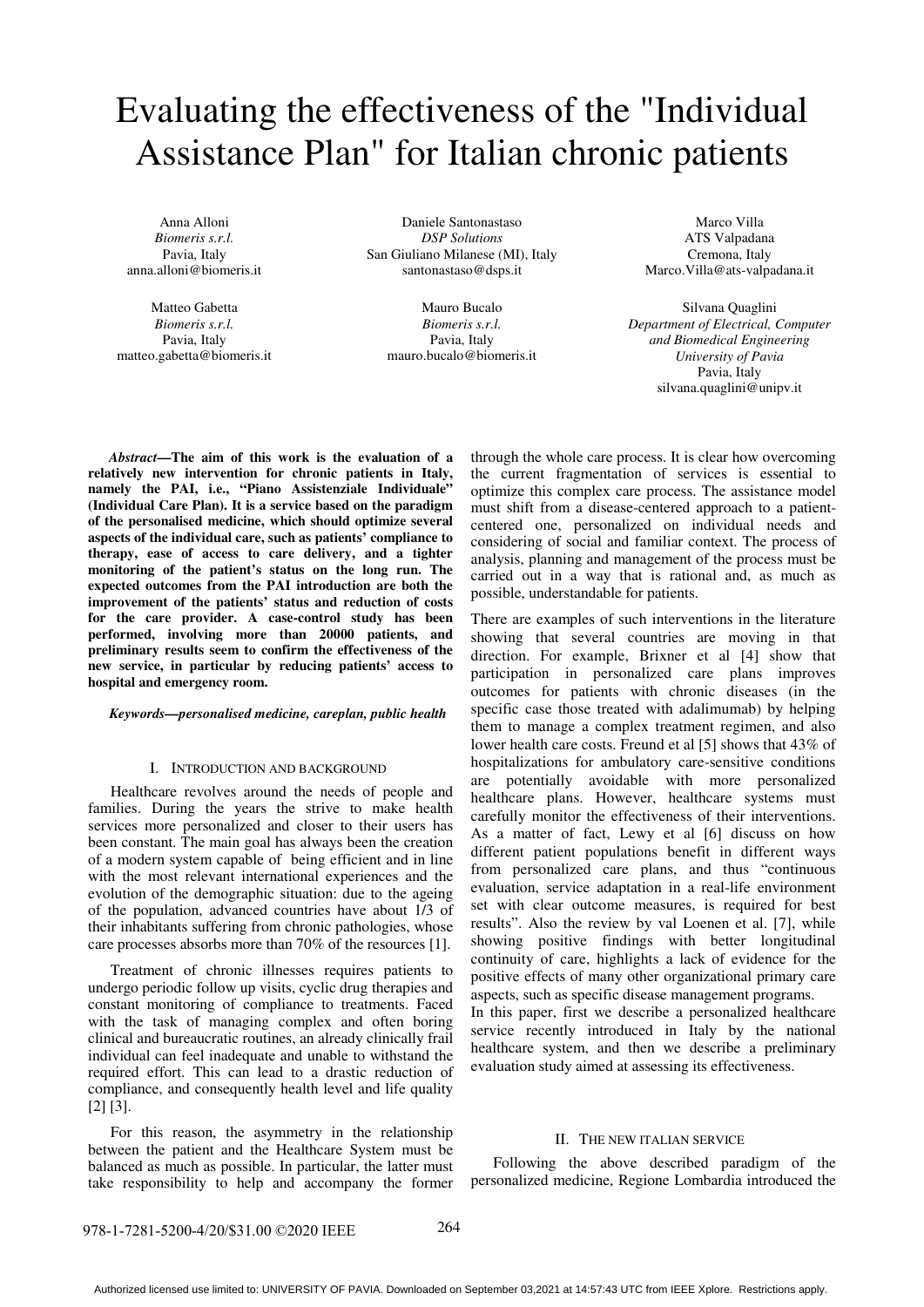*Presa in carico* (literally, "taking charge") of the chronic patient, thoroughly regulated by ad hoc Regional Resolutions drawn up between 2017 and 2018. [8][9][10][11][12]

The first step of the implementation of this integrated model required the setting of the target, through the mapping of the entire regional population of chronic patients (about 3.5 million individuals) according to their clinical situation and consequent care needs. These subjects have thus been stratified into 3 levels:

1) the most clinically frail patients, with a main pathology and 3 or more comorbidities.

2) patients with a total of 2-3 pathologies;

3) patients with one chronic pathology and no comorbidities.

Subjects accepting the invite by ATSs (local Agencies for Health Protection) to adhere to the new assistance service, choose an ATS-accredited *care manager,* tasked with accompanying them in their care process.

The PAI ("Piano Assistenziale Individuale", literally "individual care plan") is the tool used by care managers for the personalized year-long planning of all the interventions (visits, exams, drug prescriptions, prosthetics, vaccines) needed to manage the chronic illness of the patient, freeing him from the burden of self-managing the bureaucratic aspect of the care process.

During the first visit the plan is laid out and all the aforementioned interventions are planned according to existing "reference sets" that list all the exams and visits deemed appropriate, according to the best practice, for the treatment of a specific chronic illness. [13]

The patient is also required to provide information about his medical history and lifestyle, to better tune and personalize the plan. In particular, items regarding his smoking habits, alcohol intake and physical activity, as well as the body mass index (BMI) value, are included. [14].

One year later (or earlier if needed) the care plan is reassessed.

Considering its contents, the PAI is an invaluable source of information that can be analyzed to extract knowledge about the care process.

The work described in this paper exploited data from ATS Valpadana, that introduced the service in the beginning of 2018. The management of the process is entrusted to the IRISS software, developed by the IT company DSPSolutions [15].

The expectation for the introduction of this process is the improvement of the patient's status and the reduction of costs for the care provider. As a matter of fact, the advanced personalized planning of health interventions should allow reducing the number of accesses to the Emergency Room and the number of hospitalizations. Those were the two main statistical indicators considered in this paper.

# III. MATERIALS AND METHODS

# *A. Sample Extraction*

Considering that the introduction of PAI happened in January of 2018, it was agreed to only take into consideration patients starting their plan in April of the same year, to be reasonably sure to avoid the clinicians' "learning curve" months, during which it is fair to expect sub-optimal PAIs to be created [16].

Two datasets were provided for analyses: one regarding patients undergoing PAI (from here on, "PAI patients" or "PAIs"), including 1890 subjects, and the other listing patients not undergoing PAI (noPAI patients or "noPAIs"), made of 18984 records.

The two groups have been paired based on their sex, age group and pathology level (1 to 3, according to the stratification described in section I).

Beside these, both the care plan detail file, listing every care intervention prescribed to PAI patients during the first visit, and the ATS-generated logs of actual interventions executed are available. The latters include logs of hospital discharge form, describing the main diagnoses and interventions made during hospitalization, and of accesses to the Emergency Room.

# *B. Data Cleaning*

Data cleaning represented an important part of the analysis, which was necessary mainly for refining the pairing process: the control group had to be filtered to exclude unpaired records (noPAIs not corresponding to any PAIs), as well as noPAI patients which were dead before the start of their associated PAI.

Besides, the initial pairing was m-to-n, i.e., each PAI patient was associated with multiple noPAIs (that could be acceptable for our analysis), but also some of the noPAIs were paired to multiple PAIs. In order to be able to work under the assumption of independent samples, only one noPAI-to-PAI pairing was maintained in the end, making the PAI-noPAI matching 1-to-n. Since the initial pairing had been created based on pathology level, sex and age class, this refinement was based on the age similarity of the two subjects involved. Thus, each originally multi-paired noPAI was only kept paired with the closest PAI in terms of age. By doing so the initial dataset of 1890 PAIs and 18984 noPAIs was reduced (see section IV-A).

Also, the time window for the observation of each patient was reduced to a maximum of one year (the cycle duration of a PAI plan), beginning, for both PAIs ad noPAIs, from the start date of the yearly plan. Exceptions to the 365-day duration exist, due to two main reasons: unavailability of data (logs are currently available only until Jul 31, 2019, so monitoring of yearly plans started after Jul 31, 2018 last less than 365 days) and death of a noPAI patient (no deaths were recorded for PAIs during the observation period).

# *C. Analysis*

First of all, a descriptive analysis has been performed, in order to identify the characteristics of the target cohorts. Since, as already mentioned, the pairing was made based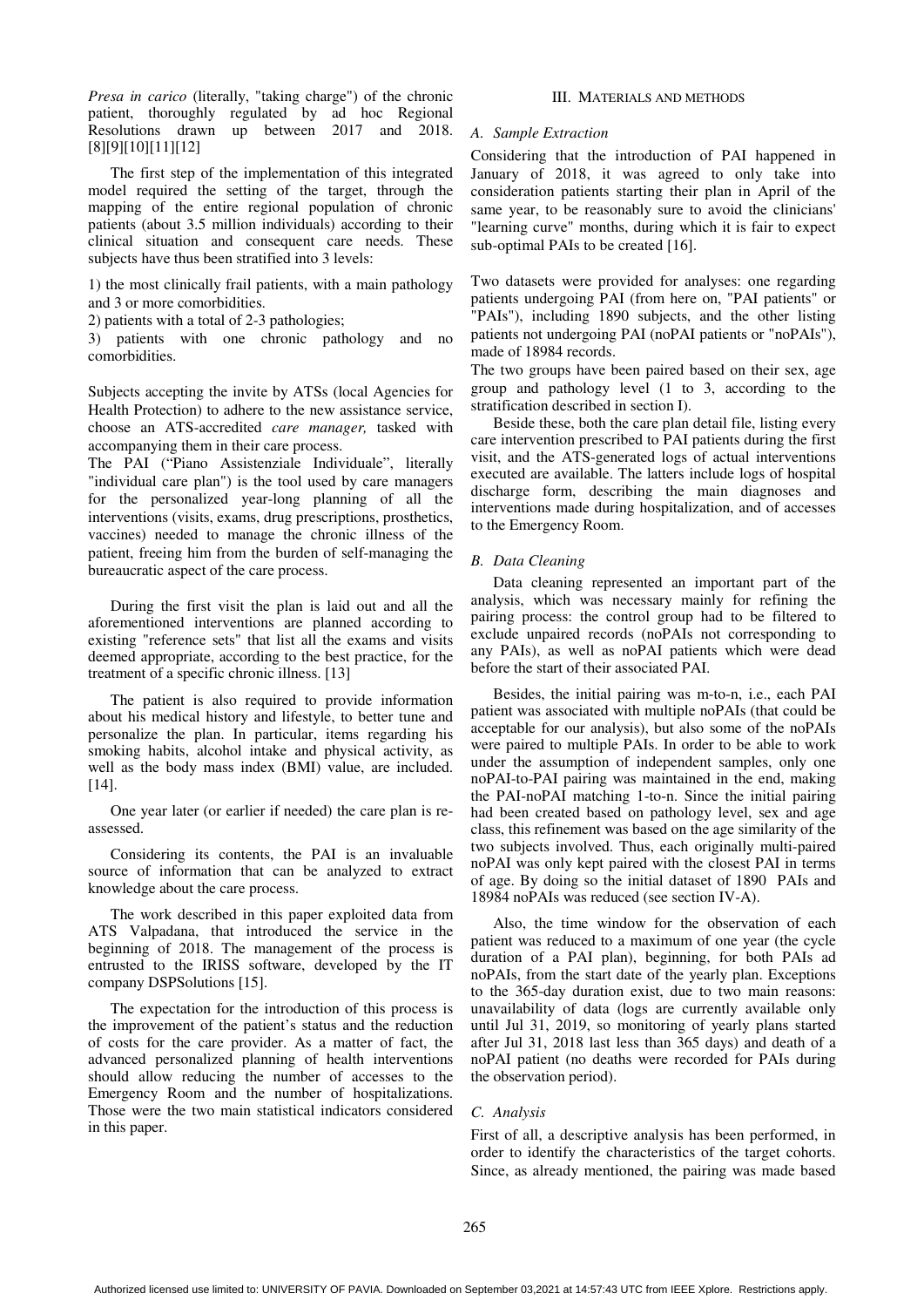on pathology level, sex and age class, these were the first aspects to be taken into consideration for the study.

Once the similarity of those variable values in the two cohorts has been verified (and thus their comparability assured), the statistical indicators have been calculated and inferential statistics have been performed to test if they significantly differ between the two populations. As mentioned, the analysis has been focused on ER accesses and hospitalizations, both of which are very welldocumented aspects of the care process, thanks to the ATS-generated intervention logs provided for the analysis. Two calculation methods for those indicators have been used. First, an overall statistic measuring the number of events per man-year of observation was performed. The generated intervention logs provided for the analysis.<br>calculation methods for those indicators have been<br>First, an overall statistic measuring the number of<br>s per man-year of observation was performed. The<br>ing rates were

resulting rates were compared using Chi Moreover, the yearly number of hospitalizations and accesses to the ER *per patient* were calculated, in such a way to perform also a statistic for paired data. Since we have more than one noPAI paired to every PAI, the first step was to make the samples comparable. For each group of noPAIs paired with the same PAI, their average parameter value was calculated, thus obtaining a new array with the same length of the PAI one. p was to make the samples comparable. For each group noPAIs paired with the same PAI, their average rameter value was calculated, thus obtaining a new ay with the same length of the PAI one. order to identify the appropria

In order to identify the appropriate statistical tests for pair data analysis, we investigated data normality using the Kolmogorov-Smirnov test. When the normal distribution hypothesis was rejected, making the t-test inadequate for hypothesis was rejected, making the tthe task, the non-parametric Wilcoxon test was applied.

Multivariate regression analysis was also used to investigate the relevance of specific parameters as predictors of the indicators. The aim of this analysis was to determine the predictive value of belonging to the PAI/noPAI class after correction for other characteristics. All the statistical analyses have been performed using the R package [17]. parametric Wilcoxon test was applied.<br>
gression analysis was also used to<br>
relevance of specific parameters as<br>
indicators. The aim of this analysis was<br>
e predictive value of belonging to the<br>
after correction for other c

#### IV. RESULTS

#### *A. Descriptive Analysis*

The transformation of the dataset from a m-to-n to a 1to-n pairing entailed the reduction of the number of records for both PAIs and noPAIs. Thus after data cleaning, the usable patient dataset was composed by 1889 PAI to-n pairing entailed the reduction of the number of records<br>for both PAIs and noPAIs. Thus after data cleaning, the<br>usable patient dataset was composed by 1889 PAI<br>observed for a total of 683564 days, and 14582 noPAI patients observed for 5274335 days. Their composition in term of severity of health condition is described in Table I, while Tables II and III describe the dataset in terms of gender and age class, respectively. Figures 1 and 2 further detail the age distribution.

TABLE I. DATA BY PATHOLOGY LEVEL

|        | <b>Pathology level</b> | number | $\%$  |
|--------|------------------------|--------|-------|
|        |                        | 37     | 1,96  |
| PAI    | っ                      | 616    | 32,66 |
|        |                        | 1236   | 65,53 |
|        |                        | 290    | 1,99  |
| No_PAI | 2                      | 4930   | 33,81 |
|        |                        | 9362   | 64,20 |

#### TABLE II. DATA BY SEX

|        | sex | number | $\%$  |
|--------|-----|--------|-------|
| PAI    | F   | 1003   | 53.10 |
|        | М   | 886    | 46.90 |
|        | F   | 7809   | 53.55 |
| No_PAI | М   | 6773   | 46.45 |

TARLE III. DATA BY AGE CLASS

|        | Age class | number | $\mathcal{G}_0$ |
|--------|-----------|--------|-----------------|
|        | $00-17$   | 6      | 0.32            |
| PAI    | 18-64     | 624    | 33,03           |
|        | 65-74     | 546    | 28,90           |
|        | $75+$     | 713    | 37,74           |
|        | $00-17$   | 58     | 0,40            |
|        | 18-64     | 5016   | 34,40           |
| No PAI | 65-74     | 4049   | 27,77           |
|        | $75+$     | 5459   | 37,44           |



Fig. 1. Age distribution of the PAI population



Fig. 2. Age distribution of the noPAI population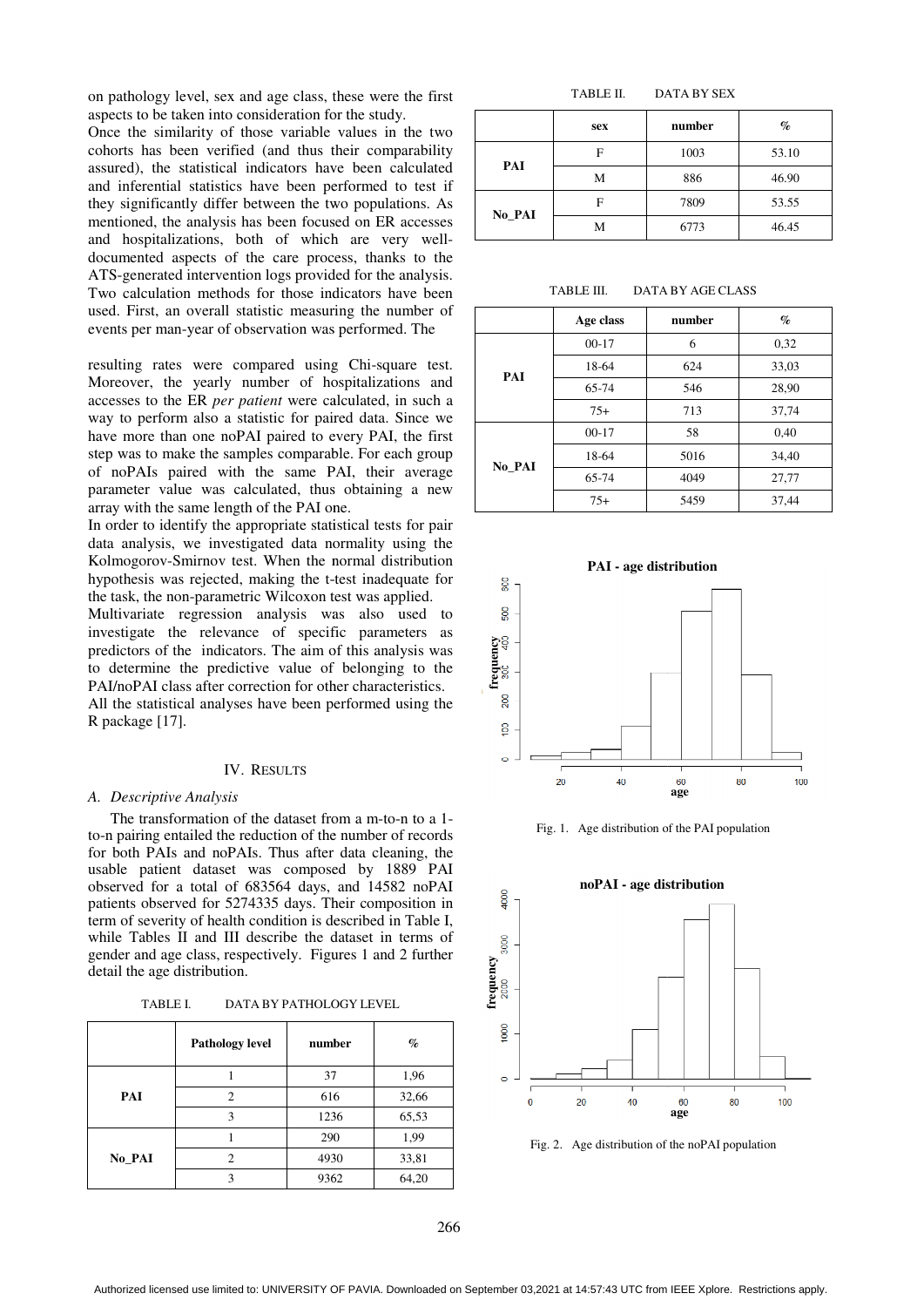# *B. Inferential analysis*

Regarding the intervention logs, the total number of ER accesses were respectively 146 for the PAIs and 5189 for the noPAIs.

Table IV shows data about ER accesses- specifically, for every Triage severity class (White, Green, Yellow and Red, in increasing severity order) the raw number of PAI/noPAI patients accessing the ER as well as their percentage on the total population (as mentioned, 1889 and 14582 patients). The difference between the rates is always in favor of our research objective and are statistically significant (Chi-square test p-value always <= 0.001).

TABLE IV. ER ACCESS ANALYSIS

| <b>TRIAGE</b> | PAI | <b>NOPAI</b> | PAI<br>$\%$ | noPAI<br>$\%$ | diff      | p-value  |
|---------------|-----|--------------|-------------|---------------|-----------|----------|
| W             | 3   | 155          | 0,159       | 1,063         | $-0.904$  | 0.0001   |
| G             | 67  | 2299         | 3,547       | 15,766        | $-12,219$ | < 0.0001 |
| Y             | 48  | 1483         | 2,541       | 10,170        | $-7,629$  | < 0.0001 |
| R             | 4   | 141          | 0,212       | 0,967         | $-0.755$  | 0.0009   |

Similarly, table V shows the results of the analysis regarding hospitalizations. Despite the difference between the percentages of hospitalized patients not being significant, the one between re-hospitalizations in the two groups is favourable to PAIs (row 2). This result also drives the significant difference between the hospitalization days (row 4).

About the average hospital stay (row 5), it's reasonable to see similar values because patients in the two groups, matched by PAI pathology, are likely hospitalized for the same reasons.

TABLE V. HOSPITALIZATIONS ANALYSIS

| <b>Indicators</b>                                       | PAI    | <b>NOPAI</b> | diff    | p-value |
|---------------------------------------------------------|--------|--------------|---------|---------|
| Hospitalized patients<br>$(\%)$                         | 13,87  | 15,27        | $-1,40$ | 0.1099  |
| Repeatedly (>1 time)<br>hospitalized patients<br>$(\%)$ | 4,13   | 5,19         | $-1,06$ | 0.0481  |
| Repeated<br>hospitalizations $(\%)$                     | 51,83  | 57,62        | $-5.78$ | 0.0001  |
| Days of hospitalization/<br>observation time $(\%)$     | 0.4000 | 0.6098       | $-0,21$ | 0.0001  |
| AVG hospitalization<br>days                             | 7,16   | 9,28         | $-2,12$ | 0.2609  |

Also, the number of yearly hospitalizations and ER accesses per patient has been evaluated. Wilcoxon tests were performed due to non-normality of data distribution, which revealed a significant difference between the datasets: for both accesses and hospitalizations, the resulting p-value was < 2.2e-16.

Finally, as seen in tables VI and VII, multivariate linear regression was performed on a dataset including, for each record (i.e. patient) his classification as PAI/noPAI, revealed that this parameter is an independent predictor for the number of hospitalizations and, even more significantly, for ER accesses.

Other predictors signaled by clinical experts as possibly significant for the analysis are also shown in the tables: the multimorbidity level, the age and the sex- the latter only for hospitalizations, indicating that male and female patients access the ER at the same rate, but males are more likely to be hospitalized.

TABLE VI. REGRESSION MODEL FOR HOSPITALIZATIONS

| <b>Variable</b> | Coefficient | p-value   |
|-----------------|-------------|-----------|
| Intercept       | 0.049       | 0.3807    |
| PAI/noPAI class | 0.035       | 0.0302    |
| Level $(2)$     | $-0.208$    | 5.37e-08  |
| Level $(3)$     | $-0.298$    | 4.56e-15  |
| Sex(m)          | 0.053       | 3.84e-07  |
| Age             | 0.005       | $< 2e-16$ |

TABLE VII. REGRESSION MODEL FOR ER ACCESSES

| Variable        | Coefficient | p-value   |
|-----------------|-------------|-----------|
| Intercept       | $-0.188$    | 0.00295   |
| PAI/noPAI class | 0.279       | $< 2e-16$ |
| Level $(2)$     | $-0.254$    | 3.31e-09  |
| Level $(3)$     | $-0.303$    | 1.24e-12  |
| Sex(m)          | 0.010       | 0.37694   |
| Age             | 0.004       | $< 2e-16$ |

#### V. DISCUSSION AND CONCLUSIONS

The results obtained with this preliminary analysis seem to confirm the effectiveness of the *Presa in carico* service and the consequent PAI. This supports the hypothesis that the introduction of this new personalized model helps optimizing the process of individual care and reducing the costs for the providers (less interventions means less waste of resources).

Our study suffers from some limitations that can be overcome in future iterations. First, considering that the current window of data availability ends in Jul 31, 2019 and the patient enrolment started in Apr 2018, a part of the evaluated subjects did not get a full year of observation. Thus, robustness of results should be verified with a longer observation period.

Second, there are additional aspects that can be taken into consideration and included in the study to make it more complete and precise. For example, data about prescription of drugs, control visits, diagnostic tests, etc., can be used to evaluate physicians' adherence to clinical